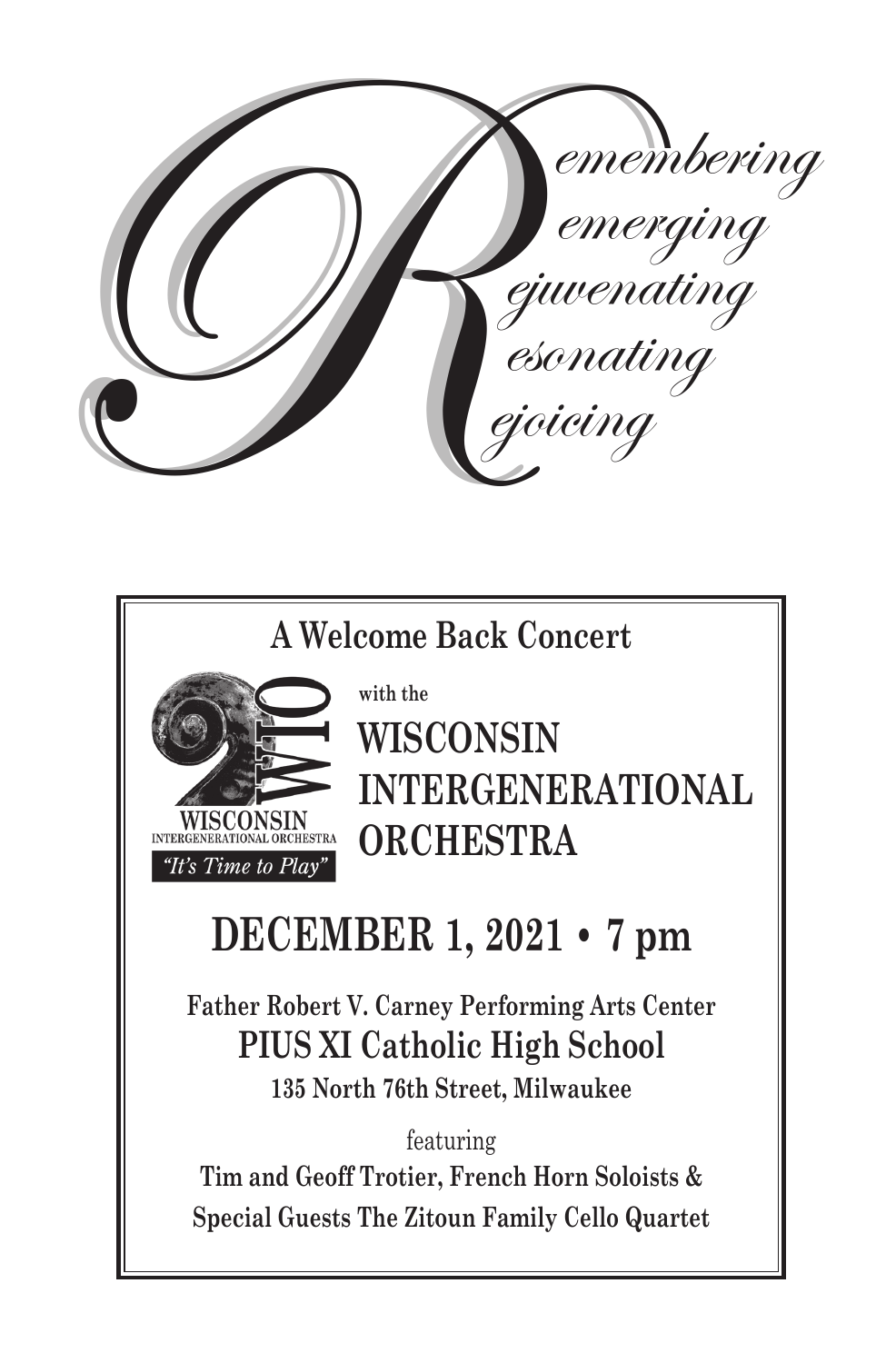## **WELCOME**

Good Evening Friends,

Thank you for venturing out tonight to cheer on the members of the Wisconsin Intergenerational Orchestra. We truly appreciate the gift of your presence here. It's been nearly two years since WIO performed on this stage. During that time, each of us has moved through differing levels of uncertainty, loss, change, and anxiety. The virus remains a challenge in every day life, even as we begin to assume somewhat regular routines.

While each of our lives has been changed by the pandemic, it's almost ironic that the work of musicians has been impacted so deeply. The long silence was understandable and certainly the only responsible action to take. Yet, there are hundreds and hundreds of studies that report the healing and therapeutic qualities of music. In just a minute of surveying the database of scientific publications available through the Sound Health Network, you can literally see music's power to comfort and heal from before birth until a last breath is drawn. Music is something we can all agree on – an immutable force for positivity, healing and good in the world.

In that spirit, we share our music with you as an opportunity to grieve, reflect, honor loved ones, gratefully recognize kindness, joy and the beauty of life. Along the way, you will meet a few orchestra members and hear some spectacular soloists – WIO's own Trotier brothers, and the Zitoun's - who I consider to be Milwaukee's musical "royal family". WIO member/musicians have worked conscientiously to offer you this experience. Our hope is that as the evening draws to a close, each of us will depart in peace and unity, all "Feeling Good".

> *It's Time To Play, Anne Marie*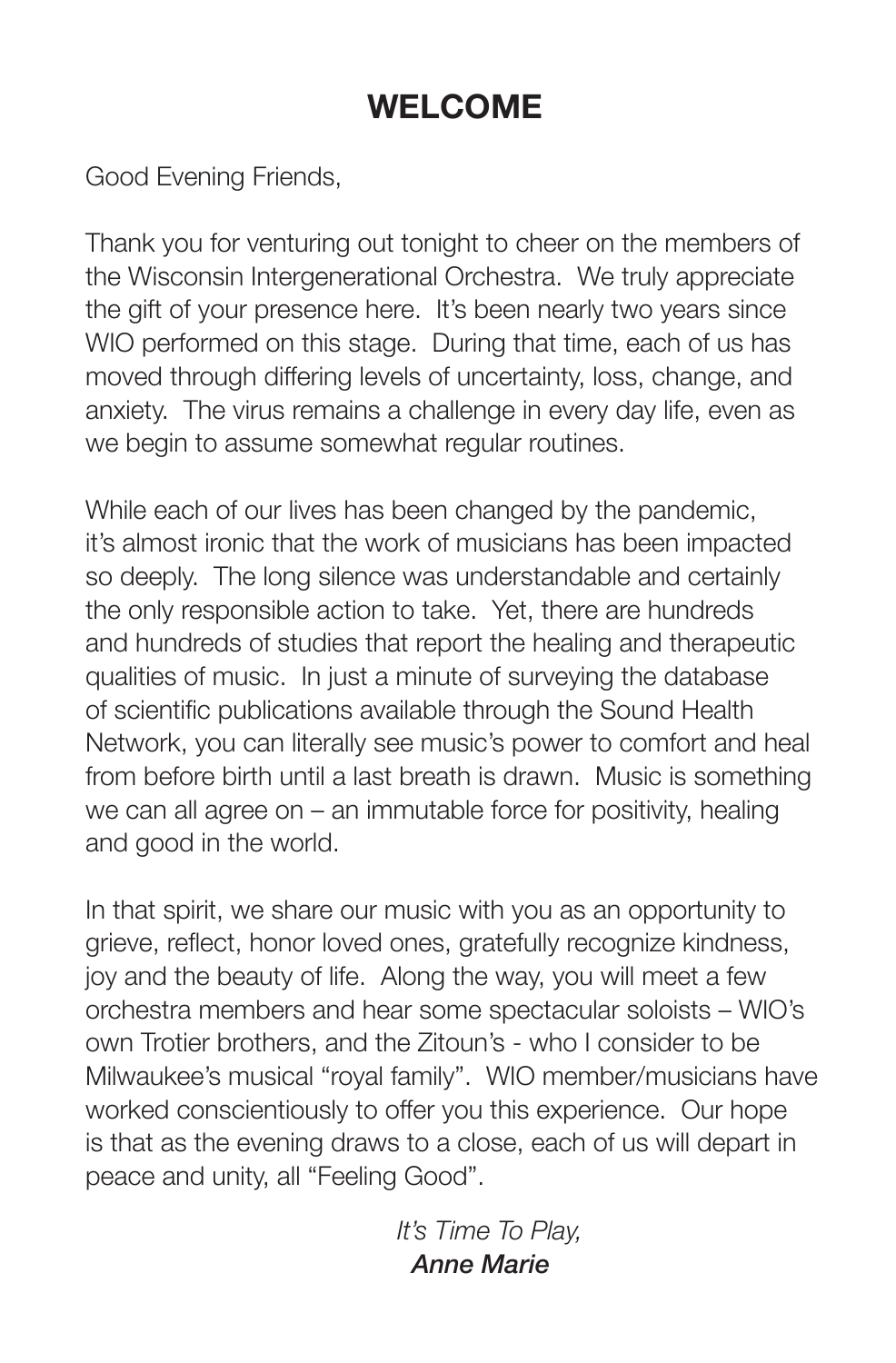## **PROGRAM**

### **Intermezzo Ensemble**

*Elizabeth Updike, Director*

| arr. Richard Meyer |
|--------------------|

### **iGen Symphony & Intermezzo Ensemble**

*Anne Marie Peterson, Director*

**Prayer of St. Gregory**. Alan Hovhaness *arr. Robert Longfield*

*The Zitoun Family*

**Celebrated Air from Suite No. 3**. Johann Sebastien Bach *The Zitoun Family*

### **iGen Symphony**

**Little Christmas Concerto**. Johann Sebastien Bach From Cantata BWV 142

**Concerto for two French Horns.........** Franz Josef Haydn Allegro maestoso *Timothy Trotier & Geoff Trotier, French Horns*

**Waltzes From Der Rosenkavalier................ Richard Strauss** *arr. Merle J. Isaac*

### **Intermezzo Ensemble & iGen Symphony**

**Ave verum corpus,** K.618 . W.A. Mozart *The Zitoun Family arr. Fr. Smetana*

**Feeling Good**. A. Newley, arr. P. Gilabert *All Together*

*This free concert underwritten by the WIO Board of Directors*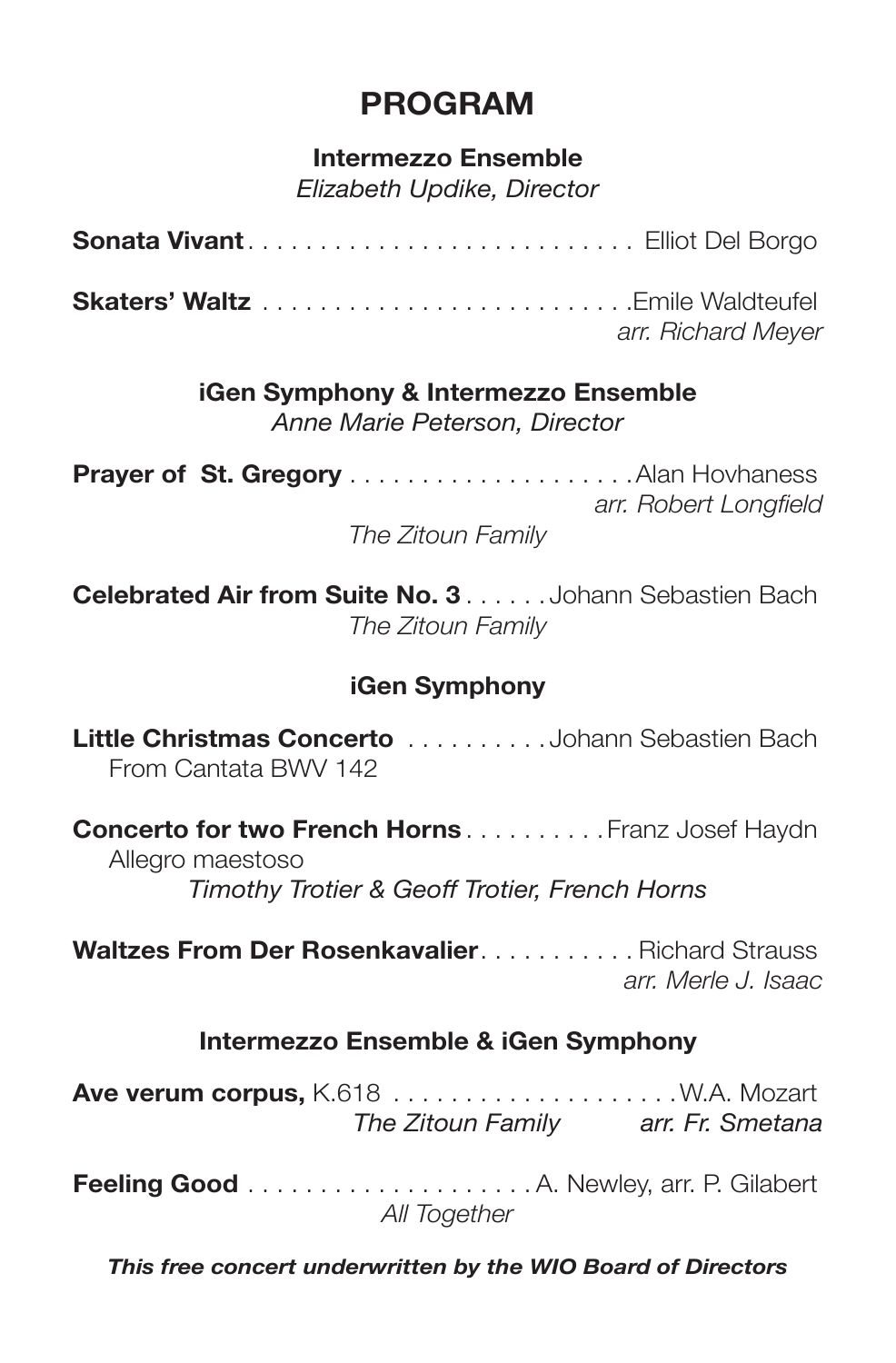## **iGen Symphony Chamber Orchestra**

*\*\**Diane Augustine *\*\**Carson Frankum Amanda Beltrame \*\*Siew-Eng Goh *\*\**Angela Beltrame *\*\**Rita Kroll **Maria Fuller \*\*\*** Alex Ng *\*\**Olivia Giorgio *\*\**Julie Nolan **Caroline Klinker \*\*\* Barbara Pforr** *\*\**Andrew Laird *\*\**Taylor Richards \*Kristen Tan \*Thomas Spitz *\*\**Hilary Toft *\*\**Gail Waring

*\*\**Stephanie Keller *\*\**Alyssa Beltrame Kamryn Kirchoff **\*\*\*** Meghan Conley *\*\**Casey Klepp *\*\**Susan Halquist \*\*Sarah Oftedahl \*\*Carol Julin *\*\**Julie Stringer *\*\**Gavin Koplin Sophie Wondrachek \*\*Roberta Mallmann

Anthony Studer Carolyn Trotier

### *\*\****Violin 1** *\*\****Violin 2**

*\*\**Jean Winkel

### *\*\****Viola** *\*\****Violoncello**

Marilee Rockley **Stacy Yang** 

### **Double Bass Flute Drum Set**

\*\*Joshua Kimball Susan Stachelski Jeffery Clair

### *\*\****French Horn Harp Chimes**

**Elliott Loughney Tiffany Chang Daniel Trotier** *\*\**Daniel Trotier

### \* Principal \*\* Senior Music Consultant

## **Intermezzo**

Nina Oftedahl

**Violin Violoncello Double Bass**

Rita Kroll Josephine Nolan Sawyer Brunner-Czys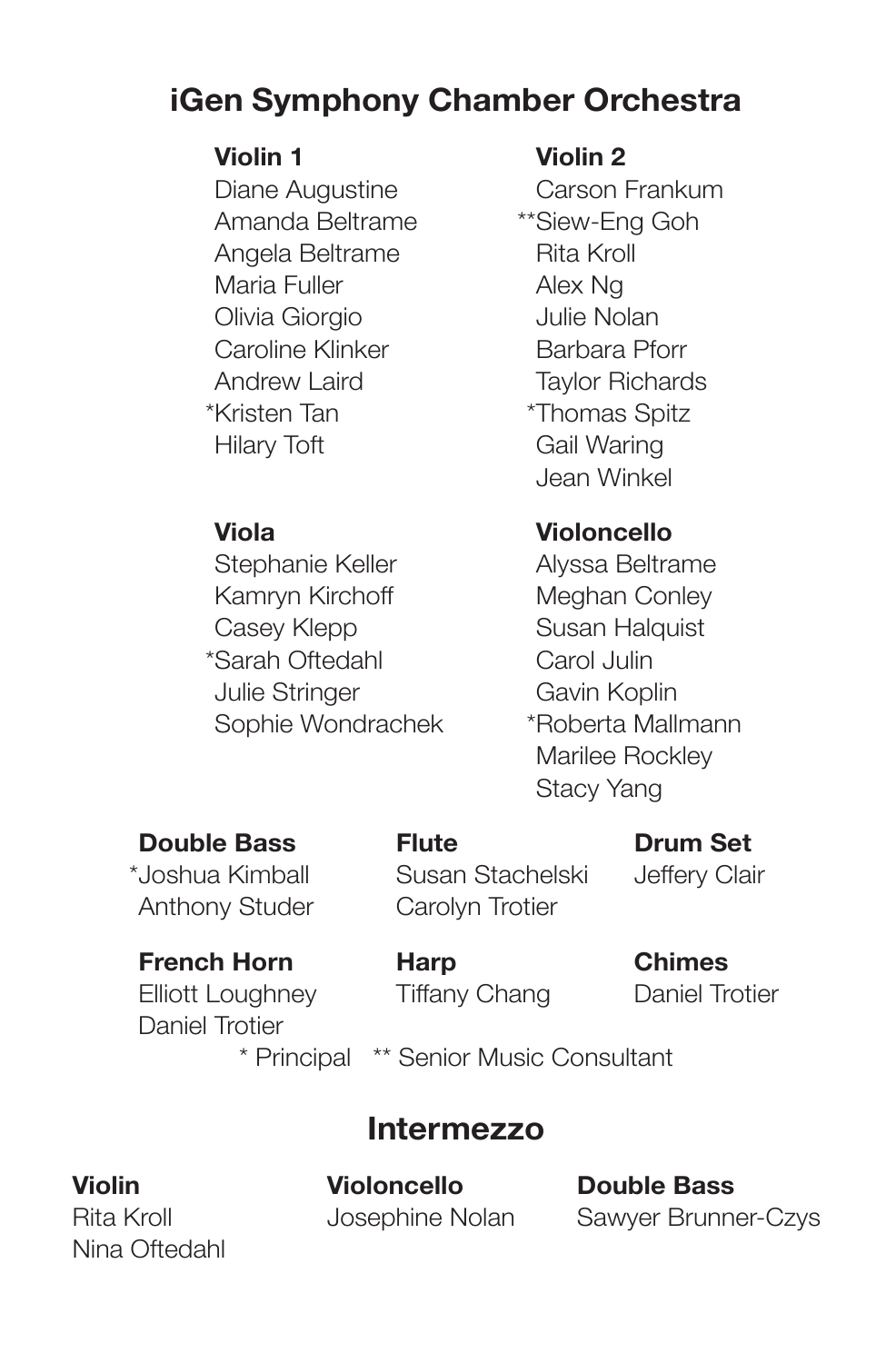### **About Our Soloists**

### *The Zitoun Family*

**Cellist Adrien Zitoun** joined the Milwaukee Symphony Orchestra in 2001. He also performs with Present Music and the Philomusica String Quartet, which has residency at the Wisconsin Lutheran College. Mr. Zitoun teaches at the Wisconsin Lutheran College, coaches the Milwaukee Youth Symphony



Orchestras, and has a handful of dedicated private students. He also received the 2017 CIVIC MUSIC Certificate of Excellence for Studio Music. In 2001, as a member of the Eusia String Quartet, he was awarded the Gold medal at the Fischoff Chamber Music Competition and the Music Pen club award in Japan for the best Chamber music recording in 2006 for their recording of music by Britten, Purcell and Takemitsu. In his native land of France, Mr. Zitoun studied cello at the Conservatoire National Supérieur de Musique in Lyon with Yvan Chiffoleau. In the United States, Mr. Zitoun earned his Artist Diploma and a Masters of Music from Indiana University where he studied with Tusyoshi Tsutsumi and Janós Starker.

**Braden** holds both a Bachelors and Masters degree in cello performance from Indiana University, Bloomington. She is also a very dedicated cello teacher. She taught at the Wisconsin Conservatory of Music from 2002-2010, and currently has a private cello studio. Braden is also a very active performer in the Milwaukee area. She has been a member of the Wisconsin Philharmonic Orchestra since 2006 and is currently Assistant Principal Cellist. She has also played with Bel Canto Chorus, Milwaukee Ballet, Milwaukee Symphony Orchestra, Florentine Opera, Festival City Symphony, Kenosha Symphony and Racine Symphony. Since 2003, she has been involved in the ACE program with Present Music. In 2016, Braden, along with her husband Adrien, coauthored the book Play Cello Today!, published by Hal Leonard. Braden is the owner of Gabriel's Horns, a sought after ensemble in the Milwaukee area for special events and weddings.

**Amelia**, 15, is a scholarship Fellow at the Music Institute of Chicago's Academy, a training center for advanced pre-college students. She studies cello with Horacio Contreras. She was the winner of the 2020 DePaul Concerto Festival, where she played the Kabalevsky Concerto with the Oistrakh Symphony Orchestra. She also was a First Place Winner in the 2021 Schubert Competition. As a member of the Aurora Piano Quartet, she won First Place at the 2020 Rembrandt Young Artists Chamber Music Competition, and were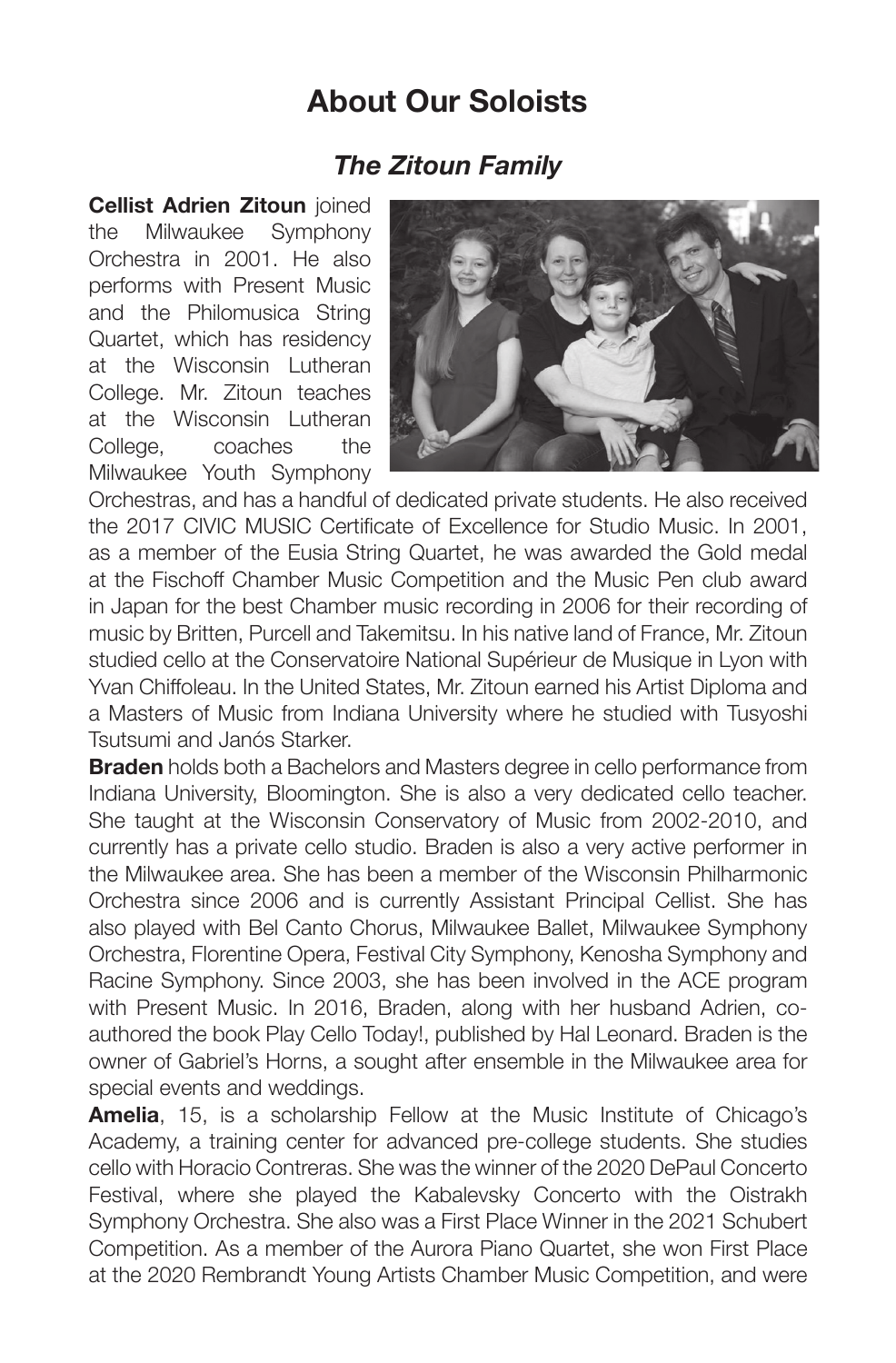Quarterfinalists at the Fischoff National Chamber Music Competition. Amelia is a 10th grader at Shorewood High School. In her free time she enjoys listening to music, solving difficult math problems, and painting.

**Henry,** 13, is an 8th grader at Shorewood Intermediate School. He began cello lessons at the age of 6, and is currently taking lessons with both of his parents. In his free time he enjoys mountain biking, watching movies, and reading French comic books.

### *The Trotier Brothers*

**Geoff Trotier** is a Wisconsin native, growing up in many Milwaukee-area arts organizations. Geoff studied Horn Performance at Northwestern University and the University of Cincinnati College-Conservatory of Music, later returning to school at the University of Minnesota Law School, where he received his J.D. He has been fortunate to have had the opportunity to perform throughout the U.S., Japan, and Portugal with the Cincinnati Symphony, the Cincinnati Pops, the Milwaukee Symphony Orchestra, the Pacific Music Festival, the University of Cincinnati College-



Conservatory Philharmonia, the Music Academy of the West Orchestra, the Cincinnati Ballet, the Lexington Philharmonic, and the Dayton Philharmonic. Geoff has performed as a soloist with the Milwaukee Symphony Orchestra, the University of Cincinnati College-Conservatory of Music Philharmonia and Contemporary Music Ensemble, the Milwaukee Youth Symphony Orchestra, the Concord Chamber Orchestra, the Brookfield Civic Band, and the Alverno Symphony Orchestra. Geoff currently is an employment attorney at von Briesen and Roper, s.c., representing businesses and non-profit organizations in employment disputes. Geoff is extremely excited to perform with WIO, alongside his first horn teacher!

**Timothy Trotier** is excited and honored to play the Concerto for Two Horns with his brother Geoff and the WIO. His teachers have included Dale Clevenger, Richard Oldberg, Barry Benjamin, and his father, Terry Trotier. His parents introduced him to music from an early age, and along with his brother Geoff and son Daniel, play with Tim in the WIO. Tim has been married to his wife Anna for 27 years and has three sons, Daniel, Matthew, and Michael, all who play horn. By day he is an anesthesiologist. He would like to thank you, the audience, for attending our concert and supporting our orchestra!

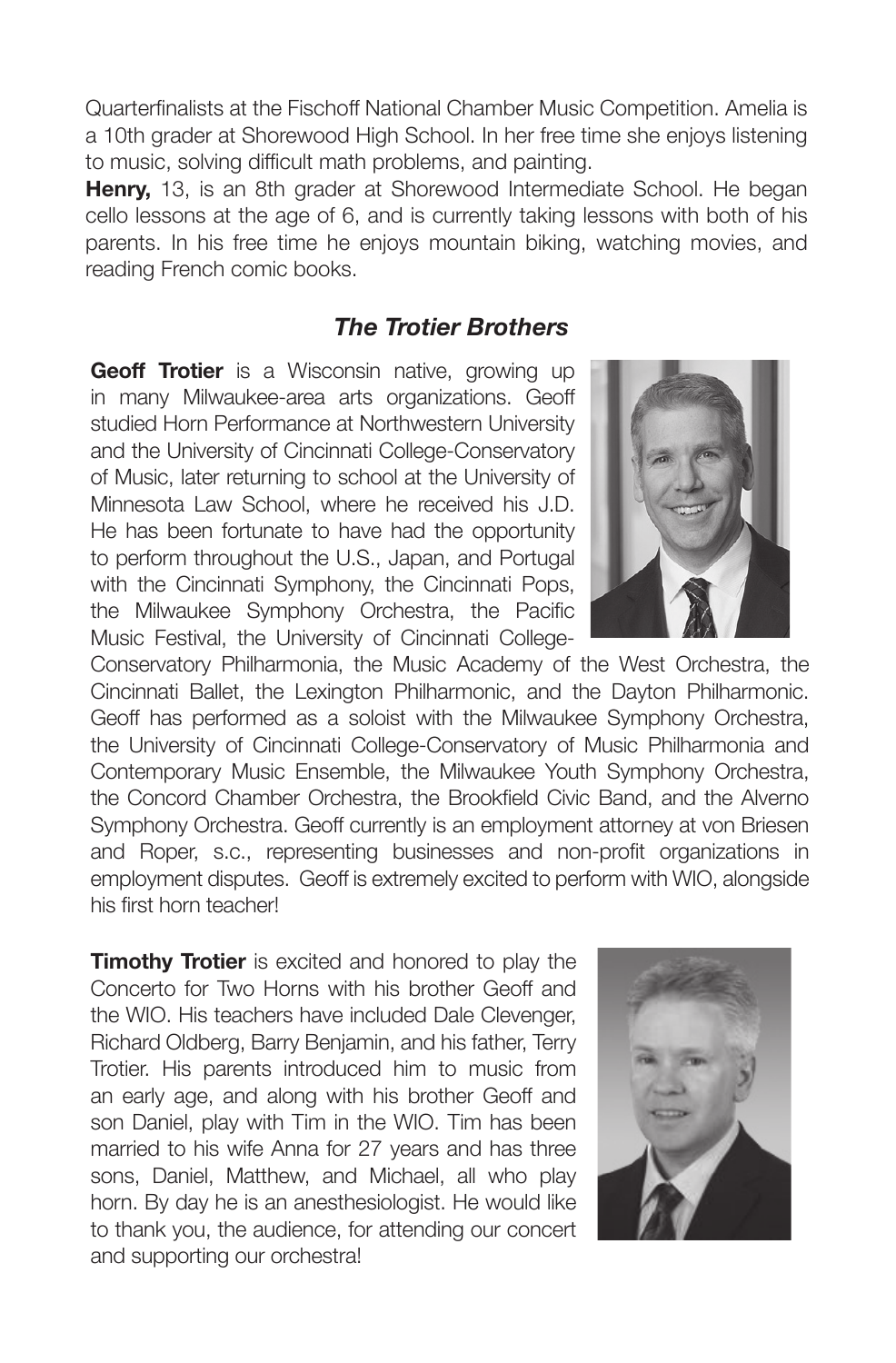We are very grateful to those who have chosen to donate to our organization to help sustain our mission. We appreciate that everyone has choices for their contributions and we are glad WIO is a recipient of your generosity. These donations have gone to providing musician scholarships, expanding our musical library, inviting special guests to join our programs, offering reduced or free performance tickets, outreach to places like San Camillus, and ensuring we maintain a fiscally healthy nonprofit business practice.

### **DONORS to WIO SINCE LAST WIO CONCERT, DECEMBER 2019**

Frank and Laurie Basile • Eric Fisher • James Flynn • Forever Friends • Jeffrey Garthee and Richard Tobias • Matt Gibson • Christine Harris and June Kriviskey • Ed Hashek and John Jors • Dan and Barbara Johnson • Tammy Kane • Vincent Kueffner and David Johnson • Siew-Eng Koe Goh • Michael and Stephanie Koplan • Jennifer Jeffery • Carol Mullen • Julie Nolan • Dudley and Sandra Ott • Judy Payne and Patricia Bujard • Anne Marie Peterson • Barbara Pforr • John and Angela Rhee • Marilee Rockley • San Camillo • Wilbert and Genevieve Schauer Foundation • Mark Schrager • Juliana Spring • Susan Stachelski • Julie Stringer • Sandra Syzmkowski • Carolyn and Terrence Trotier • Geoff Trotier and David Southward • Timothy Trotier • Gail Waring • Renee Witon

### **PATRON ORCHESTRA MEMBERS**

Olivia Giorgio • Casey Klepp • Andy Laird • Gail Waring • Stacy Yang

### **SPONSOR ORCHESTRA MEMBERS**

Carol Julin • Caroline Klinker • Gavin Koplin • Alex Ng • Barbara Pforr • Marilee Rockley • Julie Stringer

### **These in kind donations have substantially contributed to the growth and success of WIO. Our deep thanks go out to:**

The Wisconsin International Academy - Mr. Jian Sun, President The School District of New Berlin - Mr. Joe Garza, Superintendent Stephanie Keller and Josh Kimball, Orchestra Directors Pius XI Catholic High School - Mr. Ryan Krienke, Principal 2B Graphic, LLC - Ms. Barbara La Barbera The White House of Music • Brass Bell Music